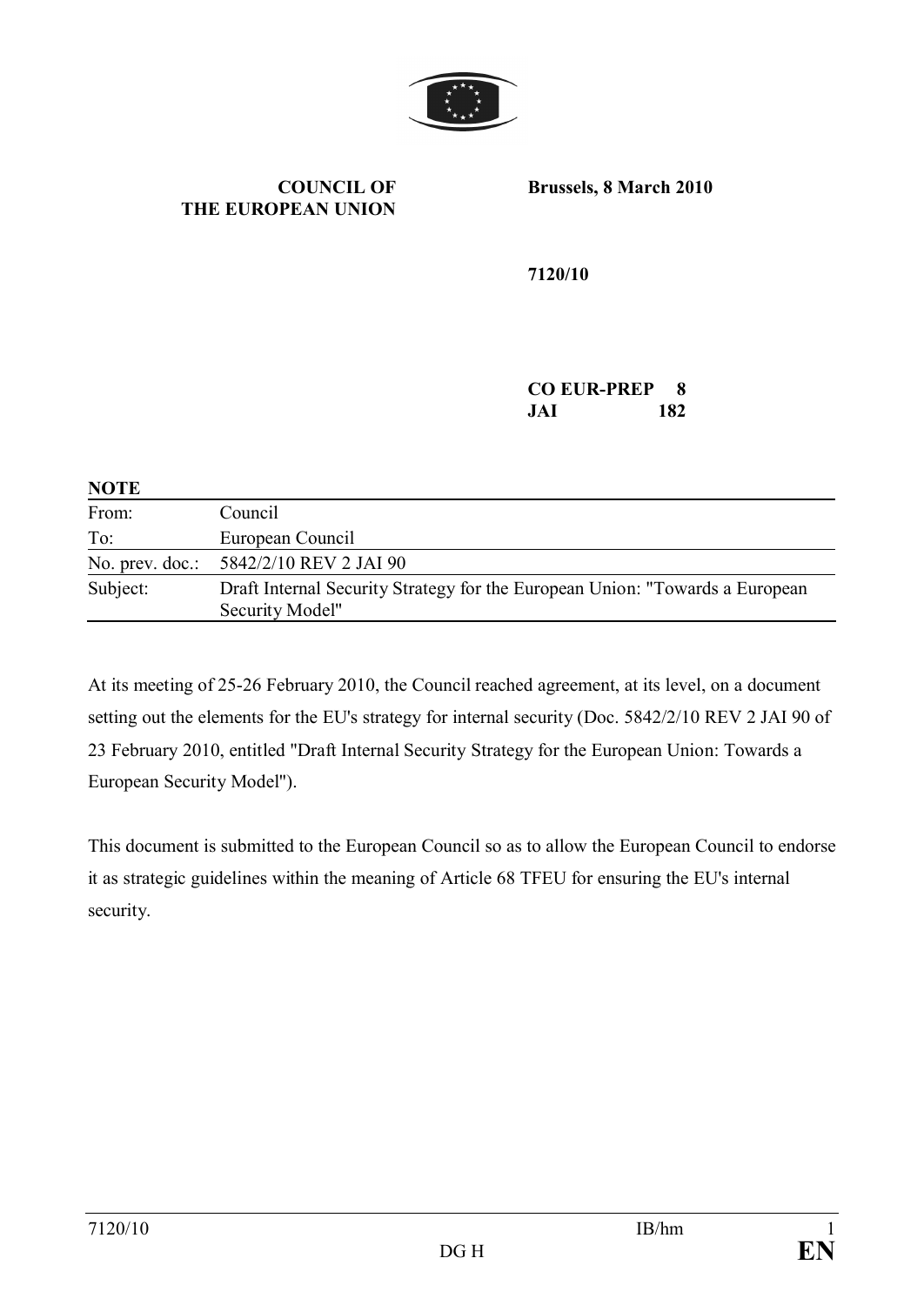### *INTRODUCTION*

*For fifty years the European Union, its institutions and Member States have promoted and provided freedom and security. Europe guarantees respect for human rights, the rule of law and solidarity. As Europeans, we enjoy the right to live, work and study in European countries other than our own. The removal of internal border controls in the Schengen area was an especially great step forward for Europe*. *In addition, technological advances have revolutionised the modes and speed of communications, with the result that not only our borders, but also our societies have opened up. Through unity in diversity, this free and prosperous Europe continues to facilitate and enrich peoples' lives.*

*For citizens of the European Union, security is one of the main priorities. The EU multi-annual work programmes have already provided a good pragmatic basis for strengthening operational cooperation, but now a larger consensus on the vision, values and objectives which underpin EU internal security is required.* 

*The main crime-related risks and threats facing Europe today, such as terrorism, serious and organised crime, drug trafficking, cyber-crime, trafficking in human beings, sexual exploitation of minors and child pornography, economic crime and corruption, trafficking in arms and cross-border crime, adapt extremely quickly to changes in science and technology, in their attempt to exploit illegally and undermine the values and prosperity of our open societies.* 

*Whilst in itself not aimed at creating any new competences, but at integrating existing strategies and conceptual approaches, and acknowledging the framework of the Stockholm Programme, the EU Internal Security Strategy is responsive to this. It demonstrates a firm commitment to continuing to make progress in the area of justice, freedom and security through a European security model which faces the following challenges: protecting rights and freedoms; improving cooperation and solidarity between Member States; addressing the causes of insecurity and not just the effects; prioritising prevention and anticipation; involving all sectors with a role to play in public protection (political, economic, social, etc.); communicating security policies to the citizens; and, finally, recognising the interdependence between internal and external security in establishing a "global security" approach with third countries.*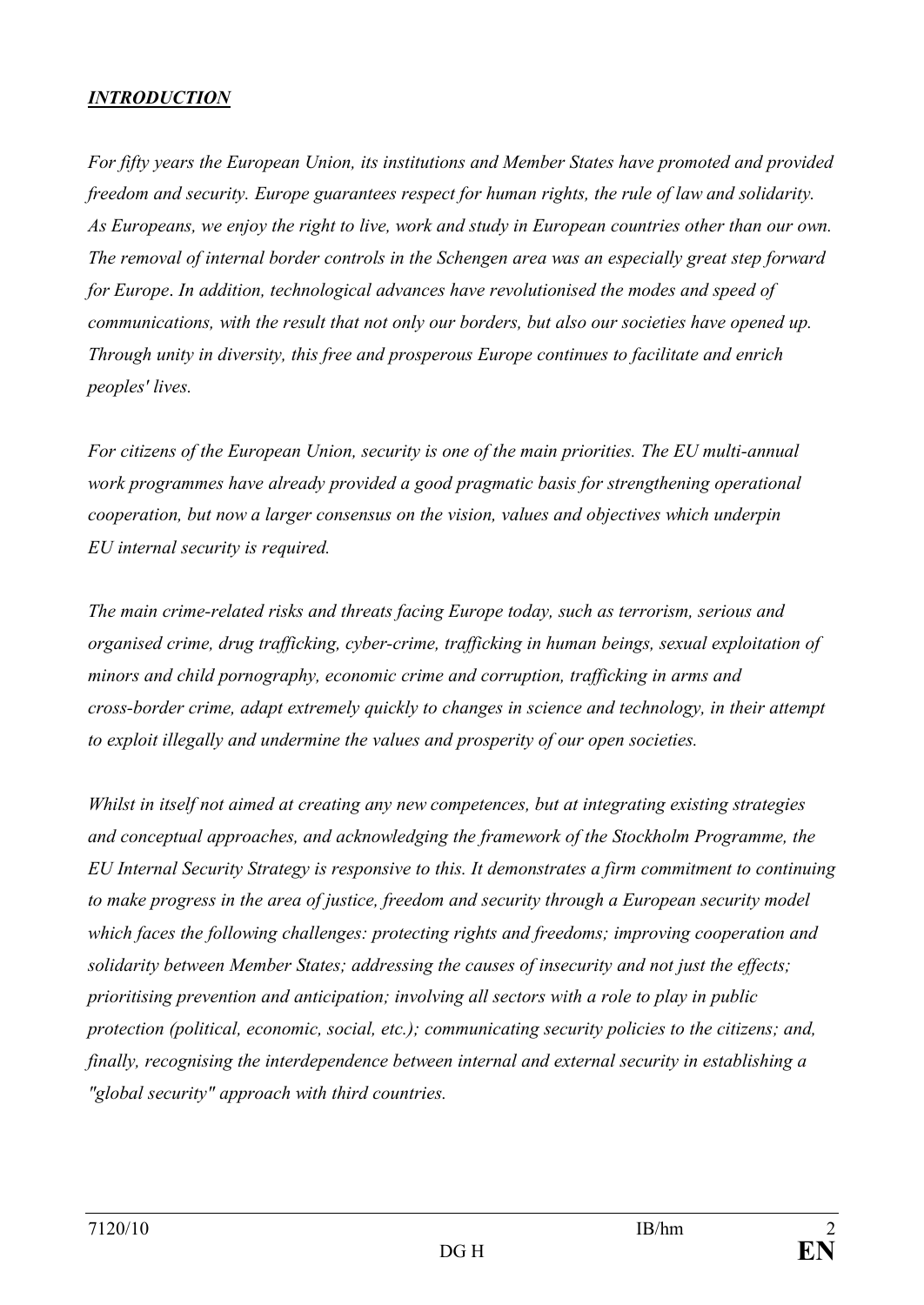*It is thus vital that the Internal Security Strategy itself be able to adapt, both to the needs of citizens, and to the challenges of the dynamic and global twenty-first century.*

*The concept of internal security must be understood as a wide and comprehensive concept which straddles multiple sectors in order to address these major threats and others which have a direct impact on the lives, safety, and well-being of citizens, including natural and man-made disasters such as forest fires, earthquakes, floods and storms.* 

*The cooperation of law-enforcement and border authorities, judicial authorities and other services in, for example, the health, social and civil protection sectors, is essential. Europe's Internal Security Strategy must exploit the potential synergies that exist in the areas of law-enforcement cooperation, integrated border management and criminal-justice systems. Indeed, these fields of activity in the European area of justice, freedom and security are inseparable: the Internal Security Strategy must ensure that they complement and reinforce one another.*

*Europe must consolidate a security model, based on the principles and values of the Union: respect for human rights and fundamental freedoms, the rule of law, democracy, dialogue, tolerance, transparency and solidarity.*

*The quality of our democracy and public confidence in the Union will depend to a large extent on our ability to guarantee security and stability in Europe and to work with our neighbours and partners to address the root causes of the internal security problems faced by the EU.* 

*The Internal Security Strategy has been adopted in order to help drive Europe forward, bringing together existing activities and setting out the principles and guidelines for future action. It is designed to prevent crimes and increase the capacity to provide a timely and appropriate response to natural and man-made disasters through the effective development and management of adequate instruments.*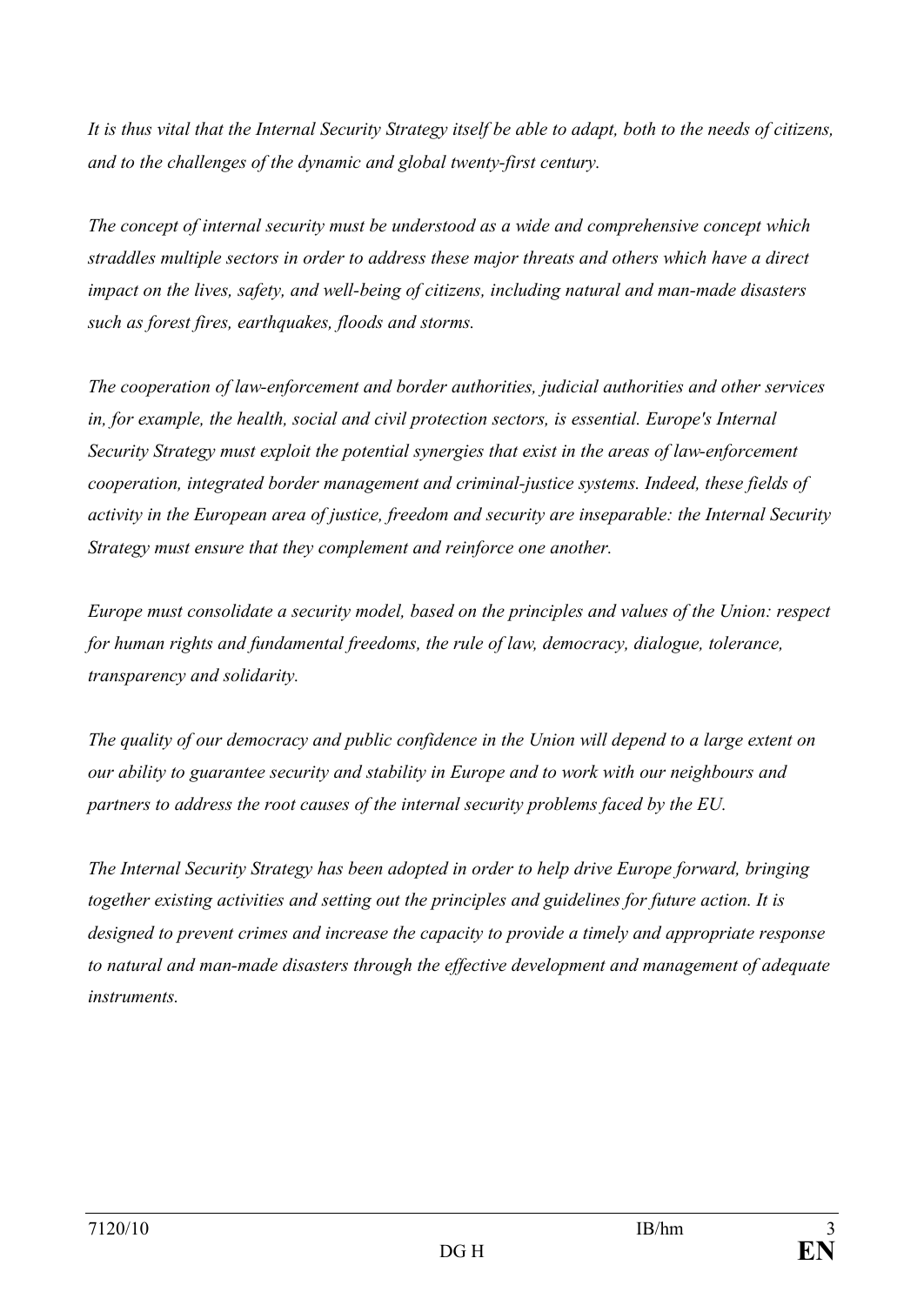#### **1. PROTECTING PEOPLE IN EUROPE WITHIN A GLOBAL SOCIETY**

The European Union (EU) in the twenty-first century consists of 500 million people across the twenty-seven countries which make up the Union. Economic growth, together with the opportunities provided by a free and democratic society based on the rule of law, generate prosperity amongst Europe's citizens – but with such opportunities also come risks, as terrorists and other types of criminals seek to abuse those freedoms in the pursuit of destructive and malicious ends. Furthermore, increased mobility of people in turn increases our common responsibility for protecting the freedoms which all citizens of the Union cherish.

Security has therefore become a key factor in ensuring a high quality of life in European society, and in protecting our critical infrastructures through preventing and tackling common threats.

There is no such thing as "zero risk" but, despite that, the Union must create a safe environment in which people in Europe feel protected. Furthermore, the necessary mechanisms must be put in place to maintain high security levels, not only within EU territory, but also as far as possible when citizens travel to third countries or find themselves in virtual environments such as the Internet.

In this context EU internal security means protecting people and the values of freedom and democracy, so that everyone can enjoy their daily lives without fear. It also reflects Europe's shared vision of today's challenges and our resolve to present a common front in dealing with those threats, where appropriate, with policies that harness the added value of the EU. The Lisbon Treaty and the Stockholm Programme enable the EU to take ambitious and concerted steps in developing Europe as an area of justice, freedom and security. Against that background, this strategy:

- · sets out **the common threats and challenges** we face which make it more and more important for EU Member States and Institutions to work together in order to tackle new challenges which go beyond our national, bilateral or regional capability.
- · *together we are more effective and better prepared for the threats we face*
- · *an internal security strategy which reflects the values and priorities we all share*
- · *actions which reflect both public security and the rights of the individual*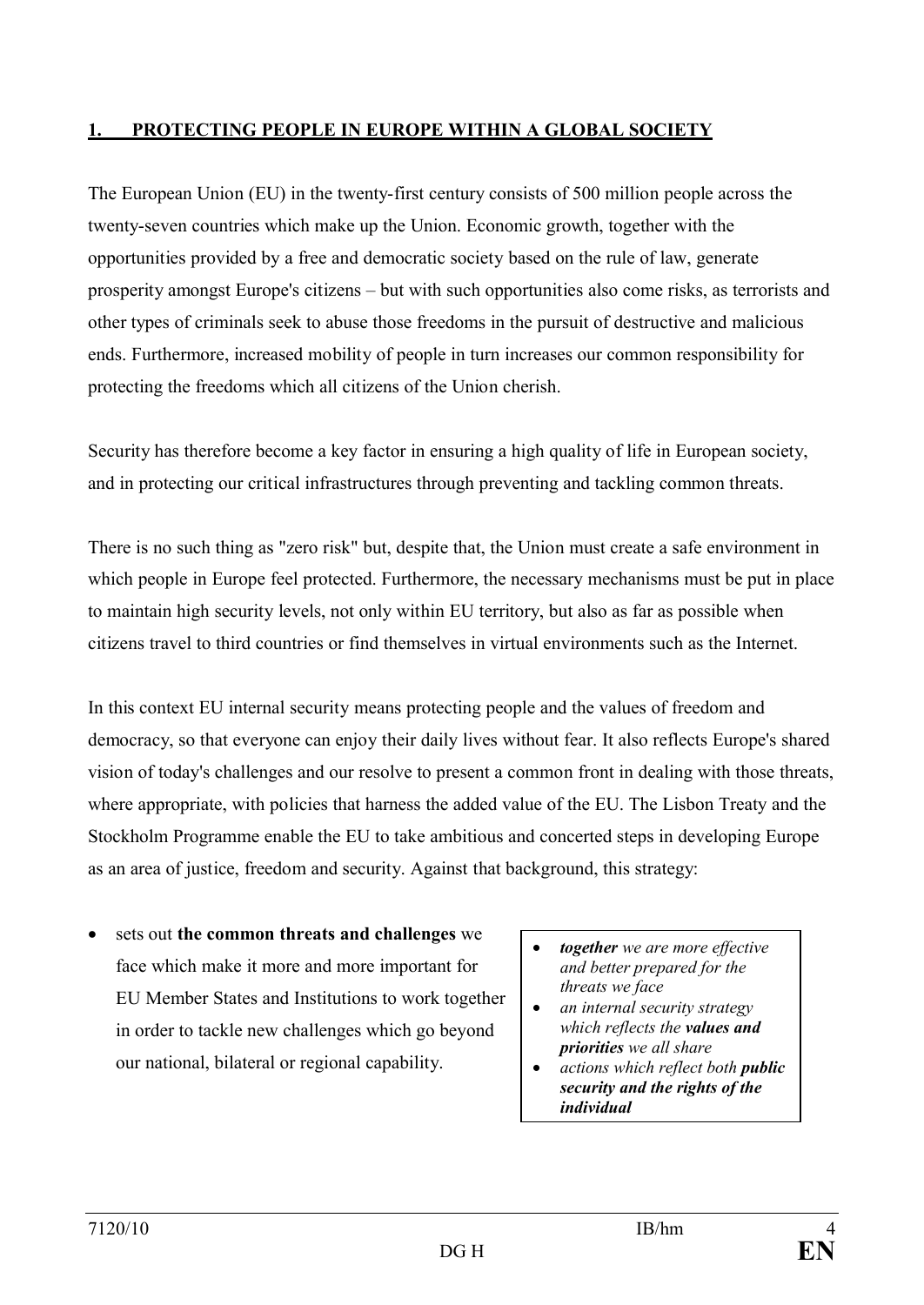#### · sets out the **EU's common internal security**

**policy –** and the **principles** underpinning it – in a comprehensive and transparent way.

· defines a **European Security Model**, consisting of common tools and a commitment to: a mutually reinforced relationship between security, freedom and privacy; cooperation and solidarity between Member States; involvement of all the EU's institutions; addressing the causes of insecurity, not just the effects; enhancing prevention and anticipation; involvement, as far as they are concerned, of all sectors which have a role to play in protection – political, economic and social; and a greater interdependence between internal and external security.

#### **COMMON THREATS: The main challenges for the internal security of the EU**

Crime takes advantage of the opportunities offered by a globalised society such as high-speed communications, high mobility and instant financial transactions. Likewise, there are phenomena which have a cross-border impact on security and safety within the EU. There are, therefore, a number of significant common threats which can be identified:

· **Terrorism**, **in any form,** has an absolute disregard for human life and democratic values. Its global reach, its devastating consequences, its ability to recruit through radicalisation and dissemination of propaganda over the Internet and the different means by which it is financed make terrorism a significant and everevolving threat to our security.

· *• In 2007, through Eurojust, twenty-six people across Italy, France, Romania, Portugal and the UK were arrested in an international anti-terrorist operation. The organisation was planning to carry out attacks in Italy, Afghanistan, Iraq and Arab countries.* Source: Eurojust Annual Report 2007, pp. 34-35

· *• In 2008, through national, regional and EU efforts, 1009 people across thirteen countries were arrested on terrorism charges.* Source: Europol TE-SAT Report 2009, p. 6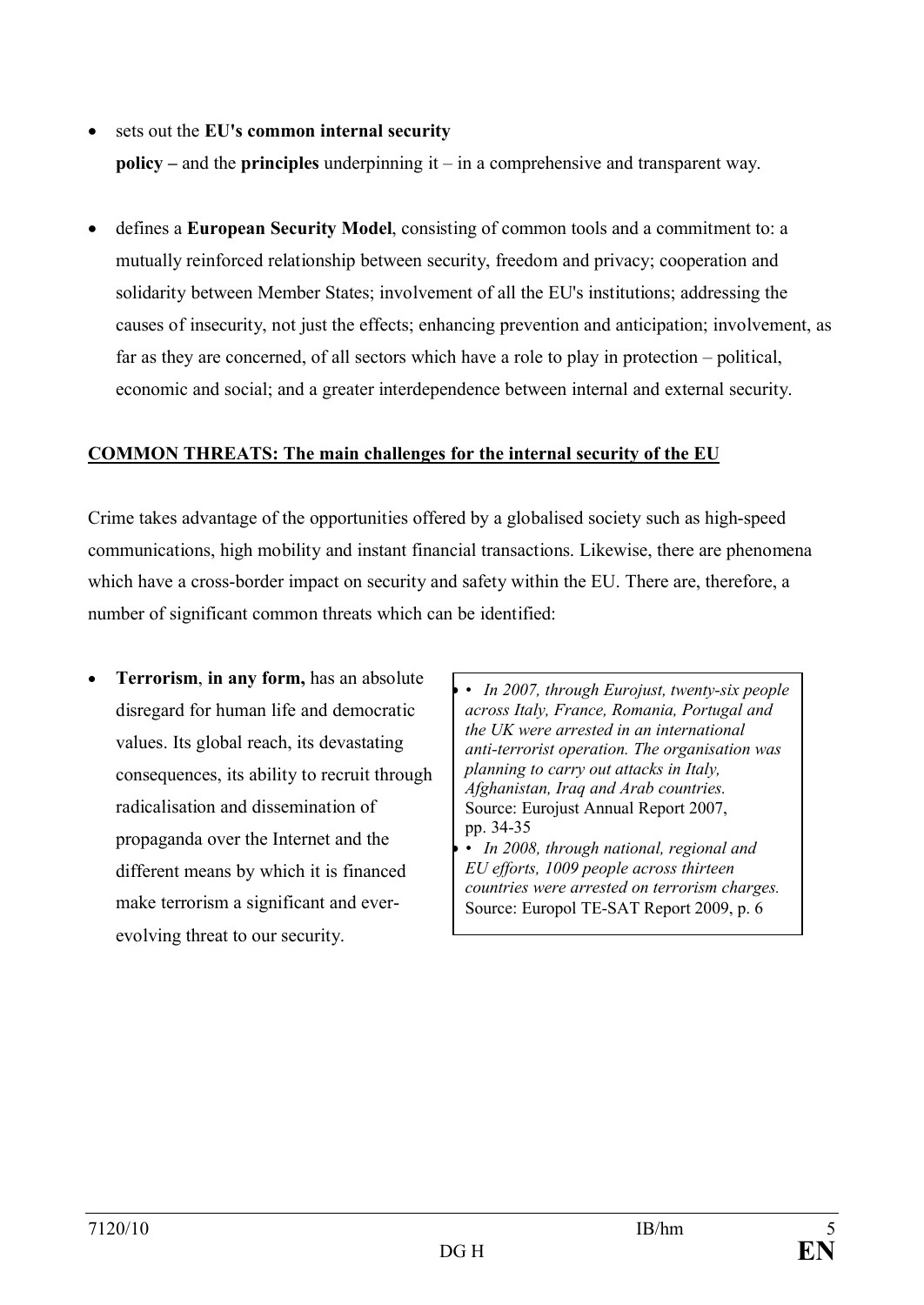*• In February 2008, during Operation PIPAS (against an organisation carrying out credit card fraud), 100 people were arrested and forty-eight house searches conducted through a joint investigation between eleven countries, coordinated by Europol.*  Source: Europol Annual Report 2008, p. 24

· **serious and organised crime** is of increasing importance. In its various forms it tends to occur wherever it can reap the most financial benefit with the least risk, regardless of borders. Drug trafficking, economic crime, human trafficking, smuggling of persons, arms trafficking, sexual exploitation of

minors and child pornography, violent crimes, money-laundering and document fraud are only some of the ways in which organised and serious crime manifests itself in the EU. In addition, corruption is a threat to the bases of the democratic system and the rule of law.

- · **cyber-crime** represents a global, technical, cross-border, anonymous threat to our information systems and because of that, it poses many additional challenges for law-enforcement agencies.
- · **cross-border crime**, such as petty or property crime, often carried out by gangs, when it has a significant impact on the daily lives of people in Europe.
- · **violence itself,** such as youth violence or hooligan violence at sports events, increases the damage already caused by crimes and can significantly harm our society.
- · **natural and man-made disasters,** such as forest fires, earthquakes, floods and storms, droughts, energy shortages and major Information and Comunication Technologies (ICT) breakdowns, pose safety and security challenges. In this day and age, civil protection systems represent an essential element of any modern and advanced security system.
- there are a number of other common phenomena which cause concern and pose safety and security threats to people across Europe, for example **road traffic accidents**, which take the lives of tens of thousands of European citizens every year.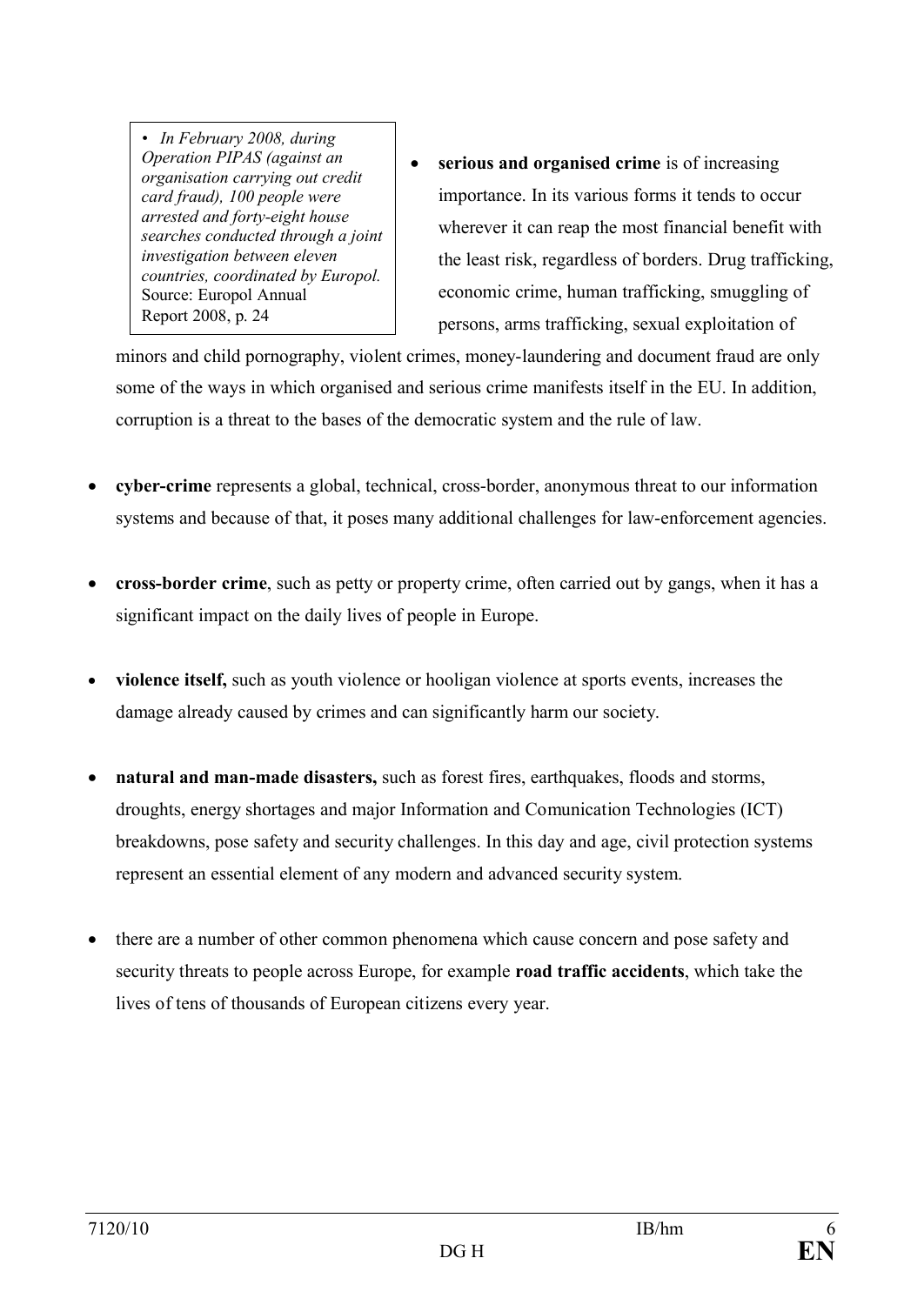### **THE RESPONSE TO THESE CHALLENGES**

In order to cope with these phenomena, EU Member States have their own national security policies and strategies, and in response to the movement of criminals between neighbouring countries, bilateral, multilateral and regional patterns of cooperation among Member States have also been developed. However, since those efforts are not enough to prevent and fight such criminal groups and their activities, which go far beyond our borders, an EU-wide approach is increasingly required.

*Joint Police and Customs Centres, such as the Centre de Coopération Policière et Douanière in Luxembourg, which support effective operational cooperation between the police, gendarmerie and customs authorities of Belgium, Germany, Luxembourg and France.* 

*The Salzburg Forum, composed of the Interior Ministers of Austria, Bulgaria, the Czech Republic, Hungary, Poland, Slovakia, Slovenia and Romania, who meet to discuss common security issues. The Baltic Sea Task Force, including non-EU members, which was set up to combat organised crime in the Baltic Sea Region.*

*In July 2009, a criminal organisation of seventeen people, responsible for the counterfeiting of euros with a face value of more than EUR 16 million distributed throughout the EU, was dismantled by the Bulgarian and Spanish prosecution and police authorities, with the help of a Joint Investigation Team that included Eurojust and Europol*

Source: Eurojust Press Release 3 July 2009

The Member States must continuously strive to develop instruments so that national borders, differing legislation, different languages and ways of working do not impede progress in preventing cross-border crime.

The EU has made significant progress in this area in recent years. For example, increased law-enforcement and judicial cooperation has been essential since the abolition of internal-border controls, which allows for the free movement of people within the Schengen area.

Numerous instruments for facilitating cooperation have been developed. The most relevant include:

· **analysis of future situations and scenarios: threat anticipation.** Europol and other

EU Agencies produce regular threat assessments.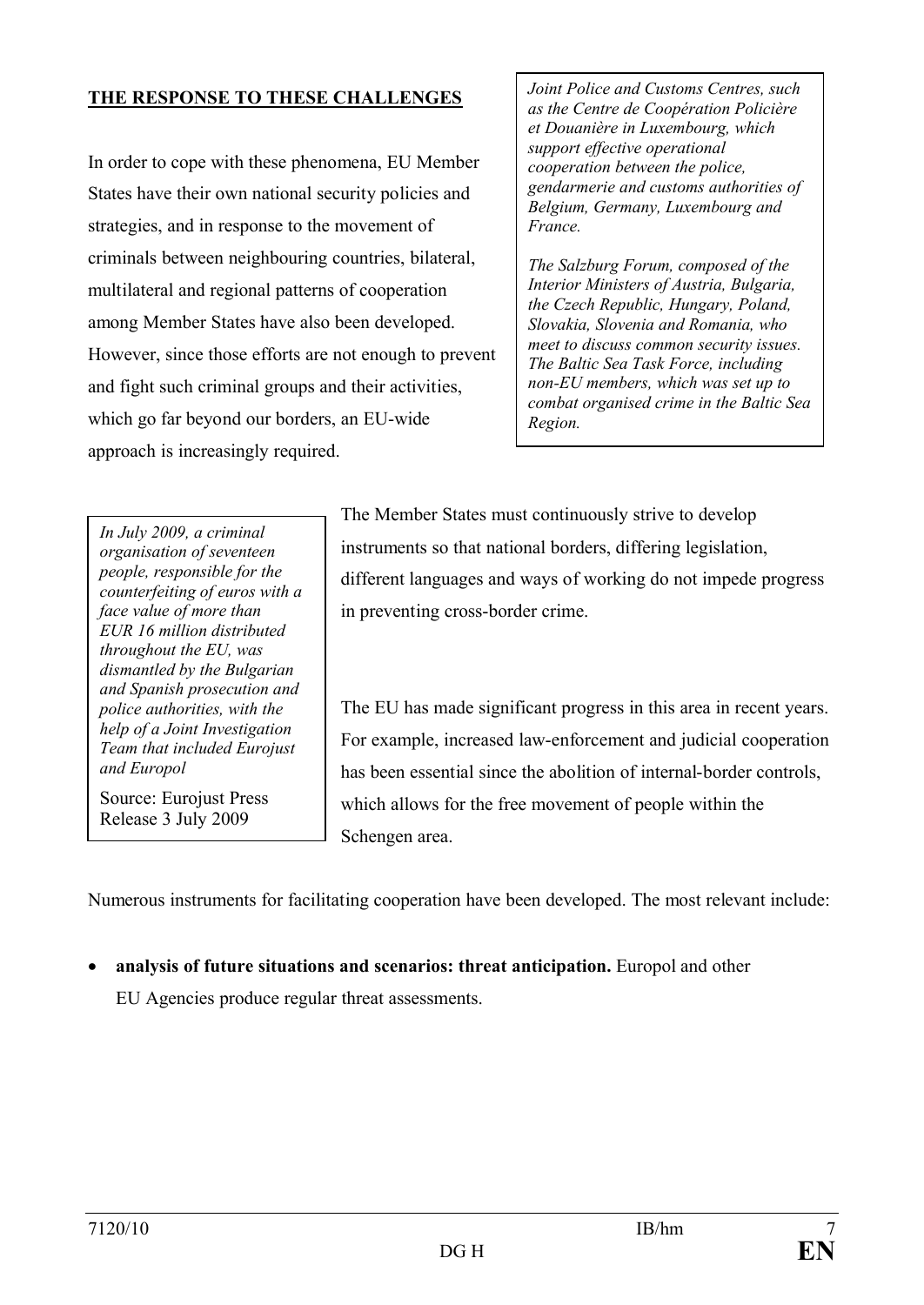- · a**dequate response: planning, programming and handling the consequences.** Work Programmes have been developed which enable us to address the dangers to and the concerns of citizens in a methodical way. Strategies and specific work plans have also been developed on counter-terrorism, drug trafficking, trafficking in human beings, organised crime and civil protection. Furthermore, the Community Civil Protection Mechanism coordinates the response of Member States to natural and man-made disasters.
- · **effectiveness in the field: the work of agencies, institutions and bodies.** A number of agencies specific to the EU have been created and these include **Europol**, whose main aims are to collect and exchange information and to facilitate cooperation between law-enforcement authorities in their fight against organised crime and terrorism, **Eurojust**, which drives coordination and increases the effectiveness of judicial authorities, and **Frontex**, which manages operational cooperation at the external borders. The EU has also created the role of the **Counter-Terrorism Coordinator.** Other bodies and networks have also been established in the fields of training, drugs, crime prevention, corruption and judicial cooperation in criminal matters.
- · **tools based on mutual recognition, for information sharing and to facilitate joint investigations and operations.** Instruments based on mutual recognition include the European Arrest Warrant and provision for the freezing of assets. Data bases such as the Schengen Information System and networks have also been established for the exchange of information on criminal records, on combating hooliganism, on missing persons or stolen vehicles and on visas which have been issued or refused. The use of DNA and fingerprint data helps put a name to anonymous traces left at crime scenes. EU legal instruments facilitate operational cooperation between Member States such as the setting up of joint investigation teams, the organising of joint operations and close cooperation to ensure the security of international events, including major sporting competitions.
- · **evaluation mechanisms have been developed to assess the effectiveness of our actions.** For example, peer-to-peer evaluation exercises in the field of terrorism and organised crime which have contributed to the improvement of mutual trust.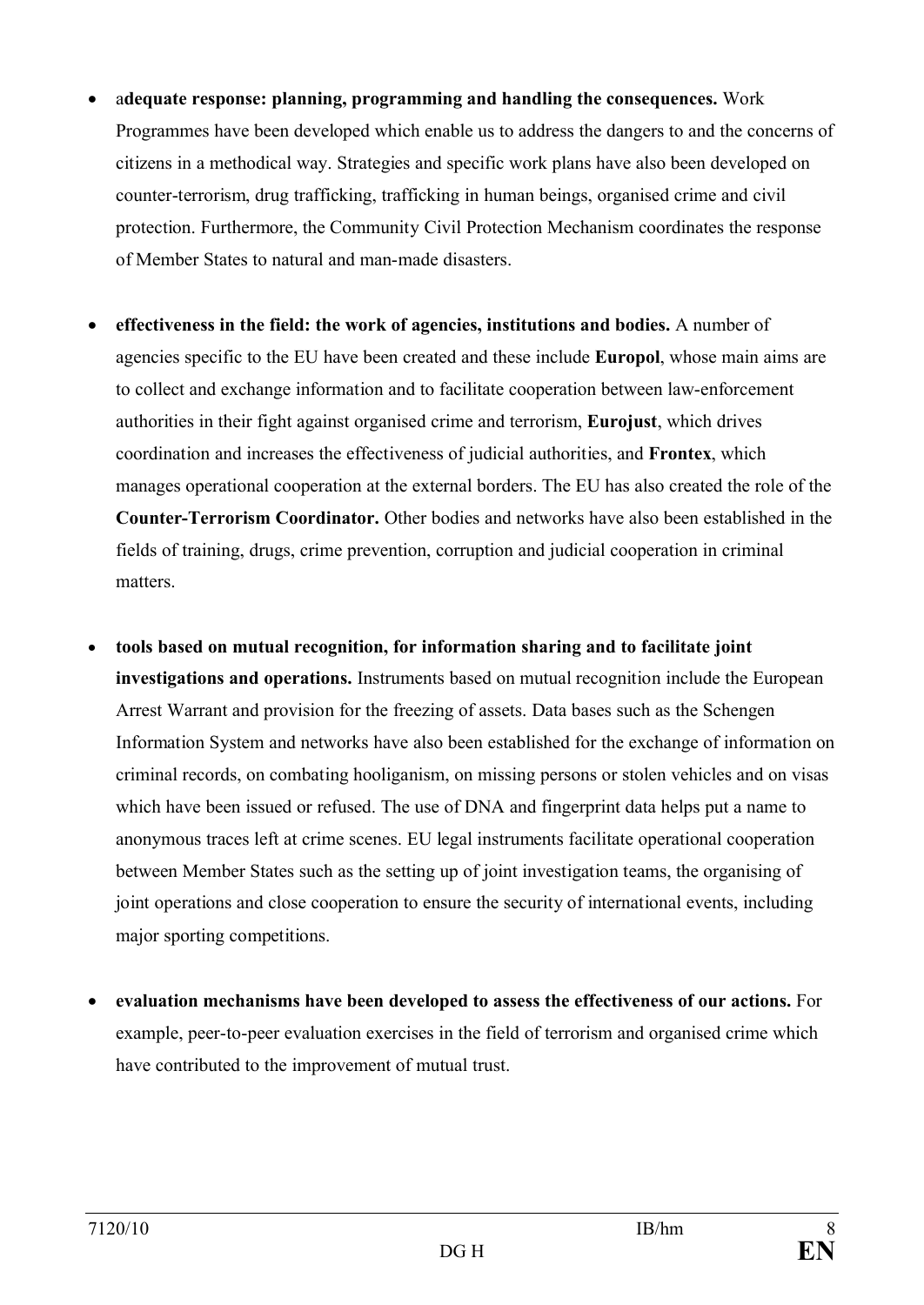## **2. TOWARDS A EUROPEAN SECURITY MODEL**

The success to date demonstrates great progress in the fields of justice, freedom and security in the EU. However, we must continue to pool our efforts in order to guarantee even greater protection for our citizens. The Stockholm Programme and strategies such as the European Security Strategy, the Strategy on the external dimension in the area of justice, freedom and security and the Information Management Strategy have provided a good basis for doing that.

The time has come to harness and develop common tools and policies to tackle common threats and risks using a more integrated approach: that is the main aim of the Internal Security Strategy. To achieve that aim we have chosen a security model which integrates action on law enforcement and judicial cooperation, border management and civil protection.

The principles and guidelines for action using this model are set out below.

## **PRINCIPLES**

People in Europe expect to live in security and to enjoy their freedoms: security is in itself a basic right. The values and principles established in the Treaties of the Union and set out in the Charter of Fundamental Rights have inspired the EU's Internal Security Strategy:

- justice, freedom and security policies which are mutually reinforcing whilst respecting **fundamental rights, international protection, the rule of law and privacy.**
- · **protection** of all citizens, **especially the most vulnerable,** with the focus on **victims** of crimes such as trafficking in human beings or gender violence, including victims of terrorism who also need special attention, support and social recognition.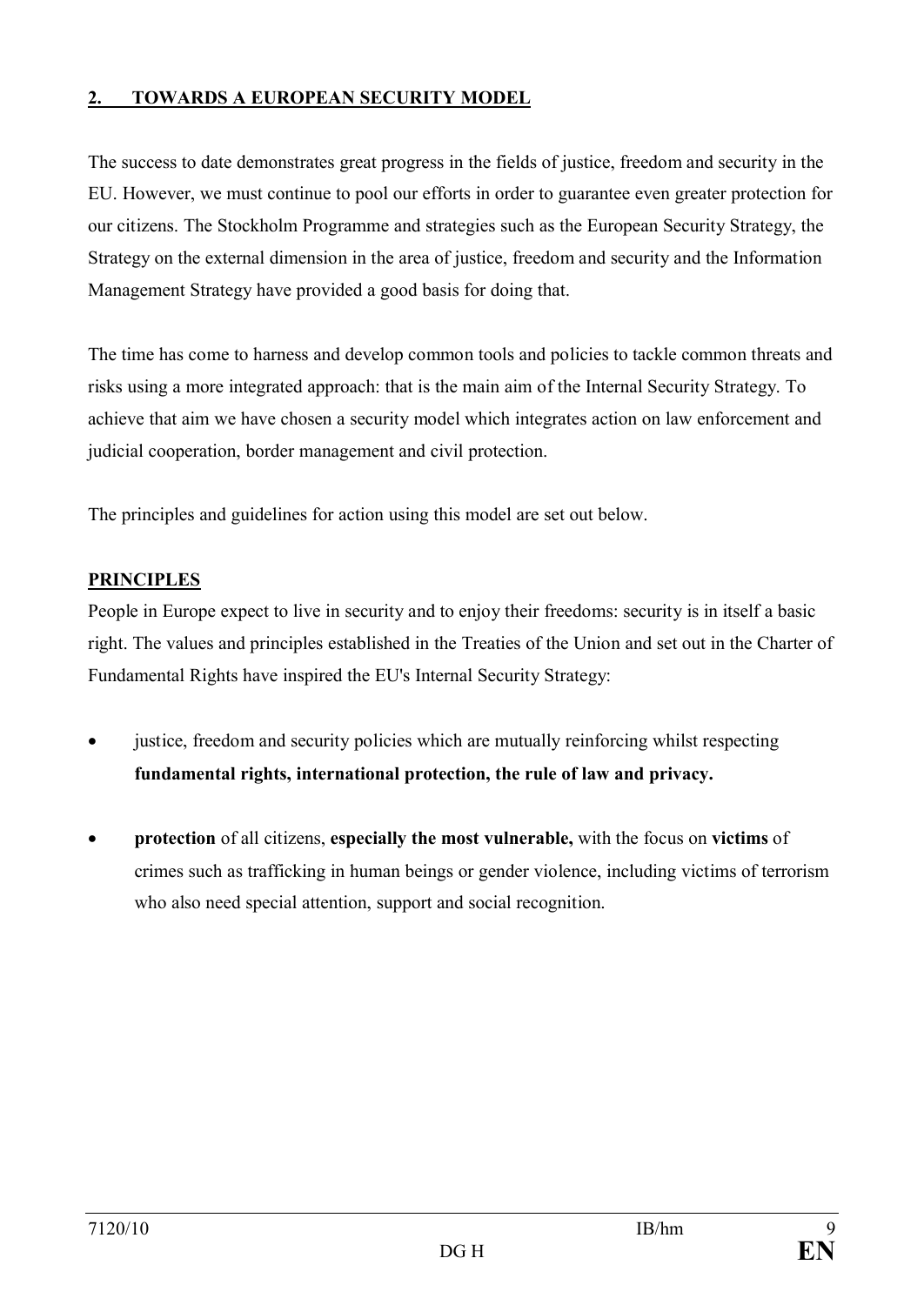- · **transparency and accountability** in security policies, so that they can be easily understood by citizens, and take account of their concerns and opinions.
- · **dialogue** as the means of resolving differences in accordance with the principles of **tolerance, respect** and **freedom of expression**.
- integration, social inclusion and the fight against discrimination as key elements for EU internal security.
- · **solidarity** between Member States in the face of challenges which cannot be met by Member States acting alone or where concerted action is to the benefit of the EU as a whole.
- mutual trust as a key principle for successful cooperation.

# **STRATEGIC GUIDELINES FOR ACTION**

On the basis of these principles, ten guidelines for action are laid down in order to guarantee the EU's internal security over the coming years.

## **-I- A wide and comprehensive approach to internal security**

Internal security must be seen as encompassing a wide range of measures with both horizontal and vertical dimensions:

• **horizontal** dimension: to reach an adequate level of internal security in a complex global environment requires the involvement of law-enforcement and border-management authorities, with the support of judicial cooperation, civil protection agencies and also of the political, economic, financial, social and private sectors, including non-governmental organisations.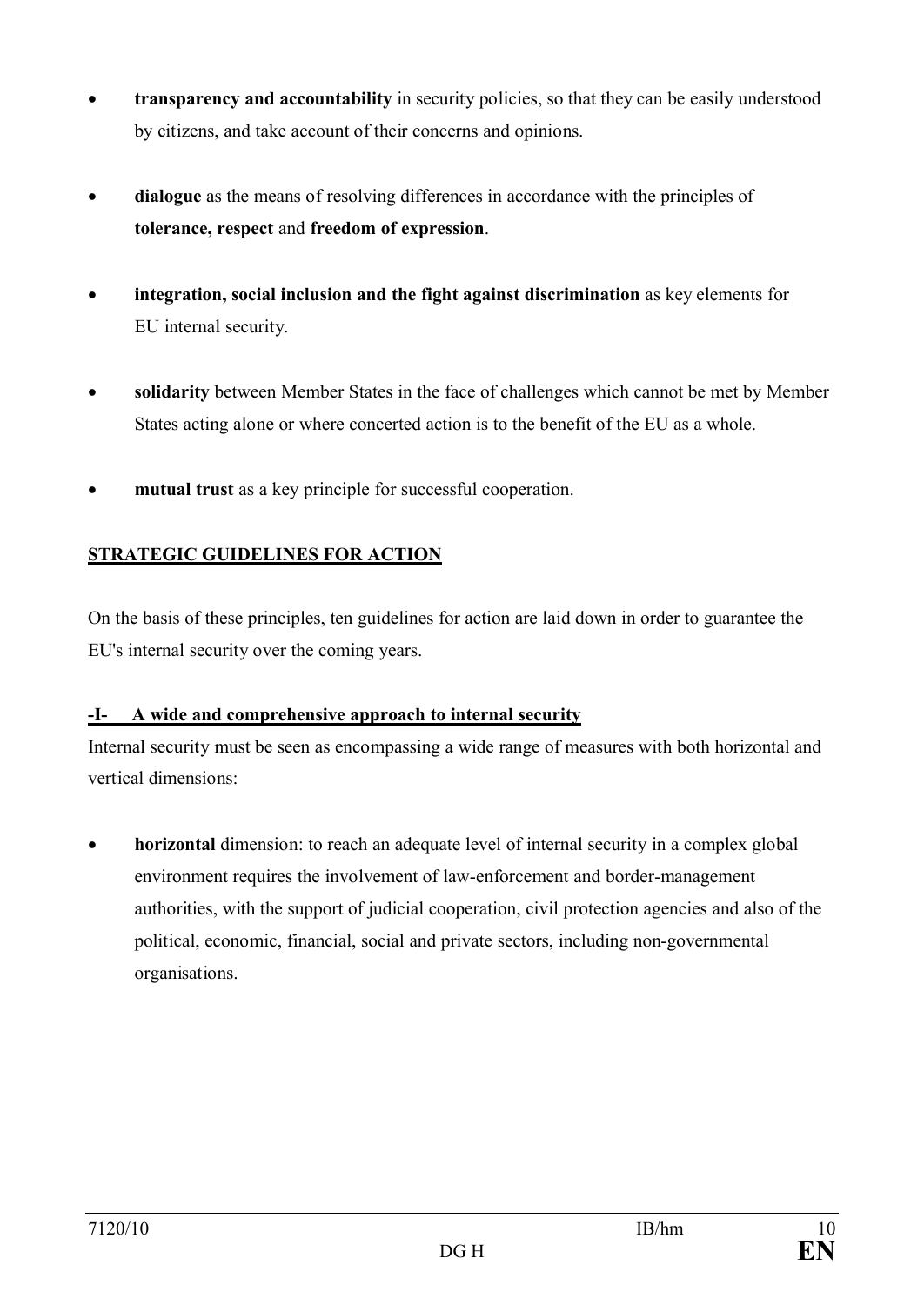likewise, we must take into account the **vertical dimension** of security at various levels: international cooperation, EU-level security policies and initiatives, regional cooperation between Member States and Member States' own national, regional and local policies.

#### **-II- Ensuring the effective democratic and judicial supervision of security activities**

Following the entry into force of the Lisbon Treaty, the involvement of the European Parliament in the development of security policies has greatly increased, which means that effective consultation at all stages is essential. National parliaments also have a greater role to play in the work of the EU through their ability to monitor application of the subsidiarity principle and through their participation in evaluation of the implementation of justice, freedom and security policies.

The European Court of Justice becomes fully competent in this area (except as regards Member States' internal law and order and their security responsibilities). Finally, the EU's accession to the European Convention on Human Rights will also contribute to improved protection for the human rights of people in Europe.

## **-III- Prevention and anticipation: a proactive, intelligence-led approach**

Among the main objectives of the Internal Security Strategy for the EU are the prevention and anticipation of crime as well as of natural and man-made disasters, and the mitigation of their potential impact. Whilst effective

prosecution of the perpetrators of a crime remains essential, a stronger focus on the prevention of criminal acts and terrorist attacks before they take place can help reduce the consequent human or psychological damage which is often irreparable.

Our strategy must therefore emphasise prevention and anticipation, which is based on a proactive and intelligence-led approach as well as procuring the evidence required for prosecution. It is only possible to bring successful legal action if all necessary information is available.

*We should ensure that Member States share intelligence in time to prevent crime and bring offenders to justice.*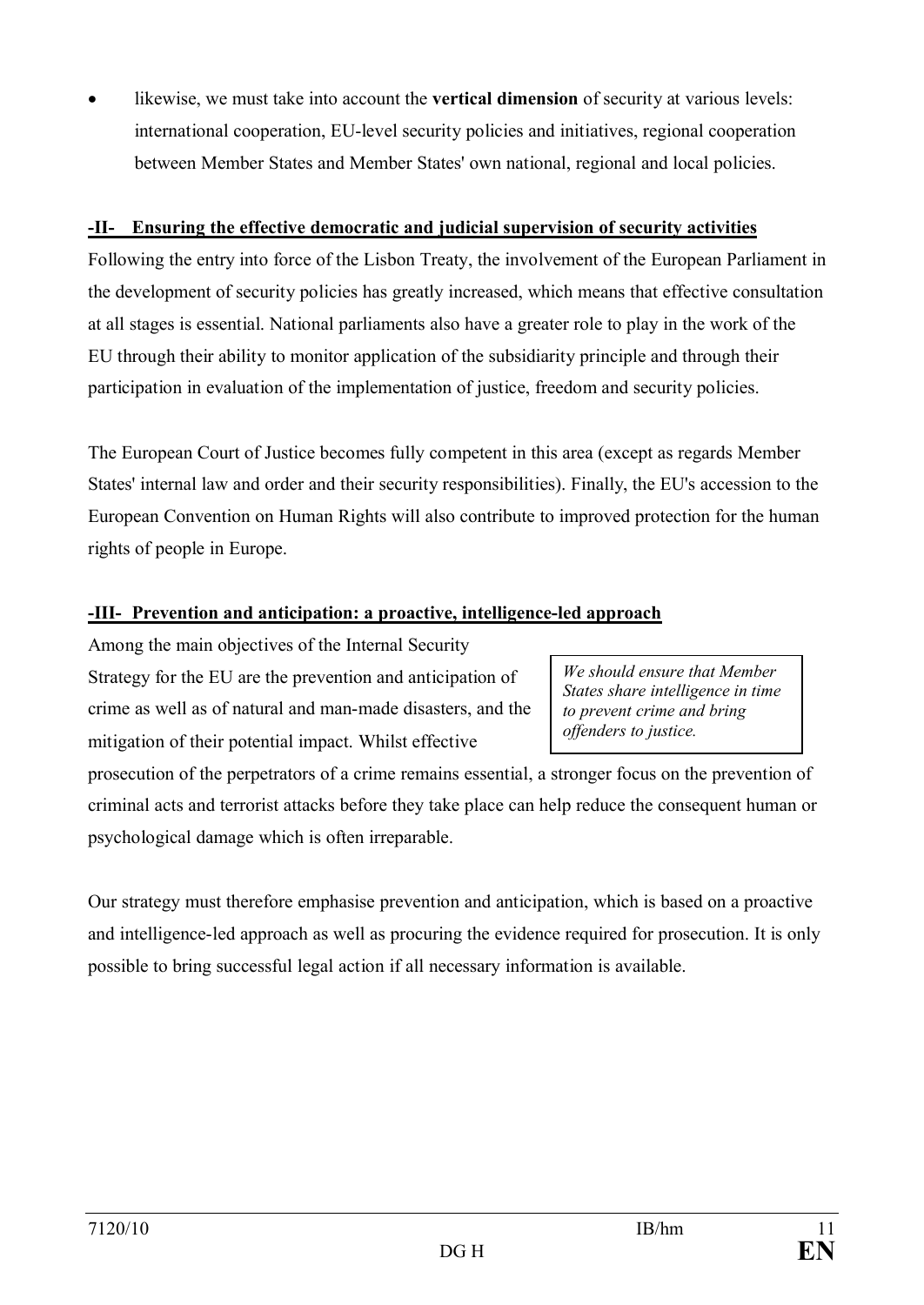Furthermore, it is necessary to develop and improve prevention mechanisms such as analytical tools or early-warning systems. An applicable instrument of prevention should also be a European Passenger Names Record (PNR), that ensures a high level of data protection, for the purpose of preventing, detecting, investigating and prosecuting terrorist offences and serious crime, based on an impact assessment. This allows us to deepen our understanding of the different types of threats and their probability and to anticipate what might happen, so that we are not only prepared for the outcomes of future threats but also able to establish mechanisms to detect them and prevent their happening in the first place. For this reason, a comprehensive approach must be taken that is geared to constant detection and prevention of the threats and risks facing the EU in the various areas of internal security, and the main issues of concern to the public. A strategy to prevent and tackle threats such as organised crime is needed.

Prevention of crime means addressing the root causes and not just the criminal acts and their consequences.

Security policies, especially those of prevention, must take a broad approach, involving not only law-enforcement agencies, but also institutions and professionals at both national and local levels. Cooperation should therefore be sought with other sectors like schools, universities and other educational institutions, in order to prevent young people from turning to crime. The private sector, especially when it is involved in financial activities, can contribute to the development and effective implementation of mechanisms to prevent fraudulent activities or money laundering. Civil society organisations can also play a role in running public awareness campaigns.

EU action in the field of civil protection must be guided by the objectives of reducing vulnerability to disasters through development of a strategic approach to disaster prevention and anticipation and by further improvements in preparedness and response while recognising national responsibility. Guidelines for hazard and risk-mapping methods, assessments and analyses should be developed as well as an overview of the natural and man-made risks that the EU may face in the future. This EUwide risk analysis should be the basis for cooperation initiatives between risk-sharing Member States and the EU in the field of civil protection and capacity planning. New risks and threats are to be identified, such as energy shortage, ICT breakdown and pandemics. Resilience of citizens as well as public and private sector to the effects of disasters are to be included in prevention policies.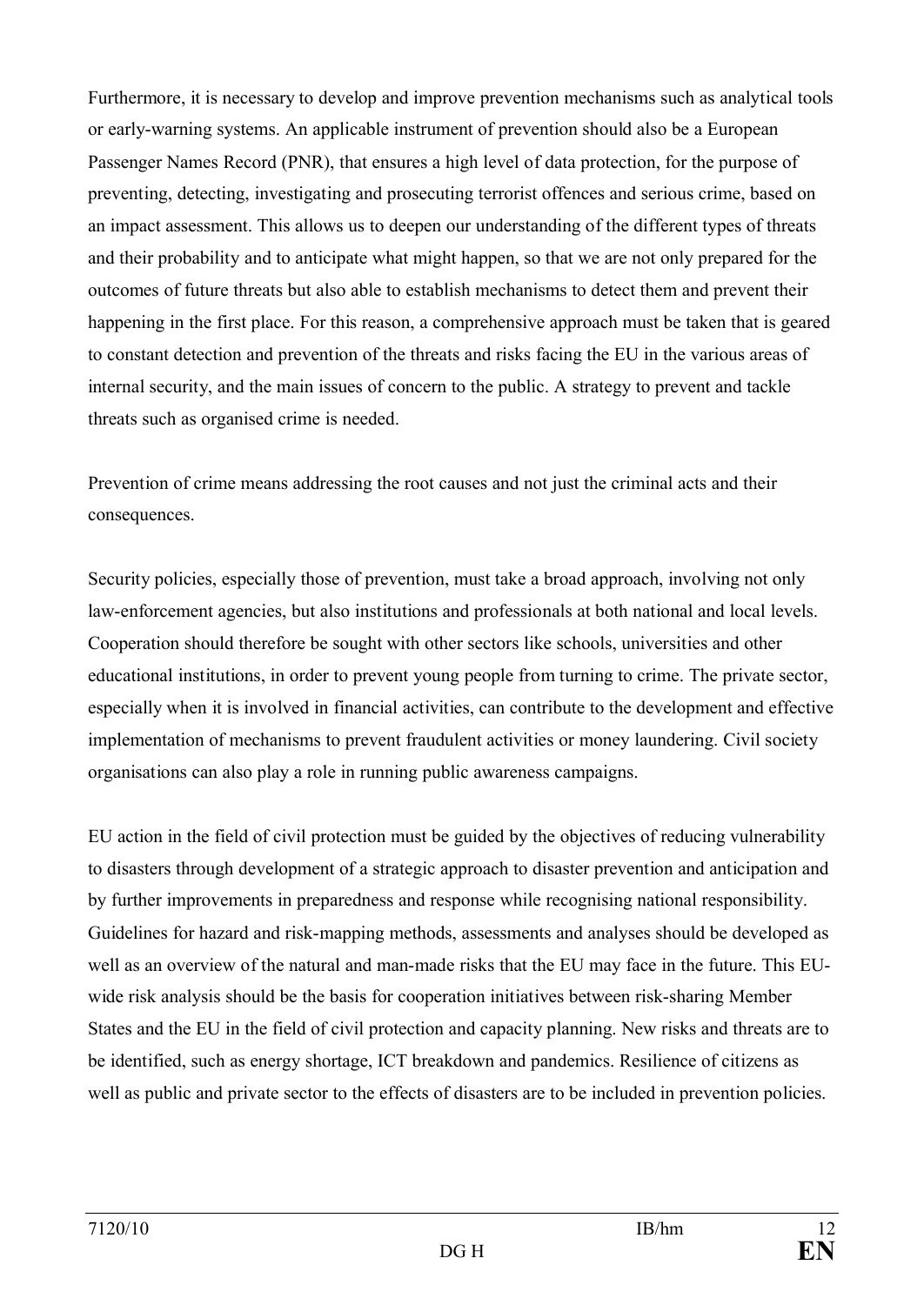### **-IV- Development of a comprehensive model for information exchange**

An internal security policy supported by information-exchange on a basis of mutual trust and culminating in the principle of information availability. If law-enforcement authorities are to be able to prevent and act early they must have timely access to as much data as possible concerning criminal acts and their perpetrators, modus operandi, details of victim(s), vehicles used, etc.

In order to increase substantially the current levels of information exchange, we must continue to strengthen the mechanisms which build mutual trust between the authorities responsible for ensuring internal security in the EU, in order to enhance existing mechanisms, and use the Information Management Strategy to develop a secure and structured European Information Exchange Model

This model will include all the different EU databases relevant for ensuring security in the EU so that there can be interaction between them, as far as it is needed and permitted**,** for the purpose of providing effective information exchange across the whole of the EU and maximising the opportunities presented by biometric and other technologies for improving our citizens' security within a clear framework that also protects their privacy.

This information exchange model must always fully respect the right to privacy and protection of personal data. If a higher level of security means an increase in data exchange, it is important that that increase be managed carefully, that it be proportionate and that it respect data protection laws.

## **-V- Operational cooperation**

The Lisbon Treaty has created the Standing Committee on Operational Cooperation on Internal Security (COSI) to ensure effective coordination and cooperation between law-enforcement and border-management authorities, including the control and protection of external borders, and when appropriate judicial cooperation in criminal matters relevant to operational cooperation. The work of this Committee will be based, above all, on national and EU threat assessments and priorities.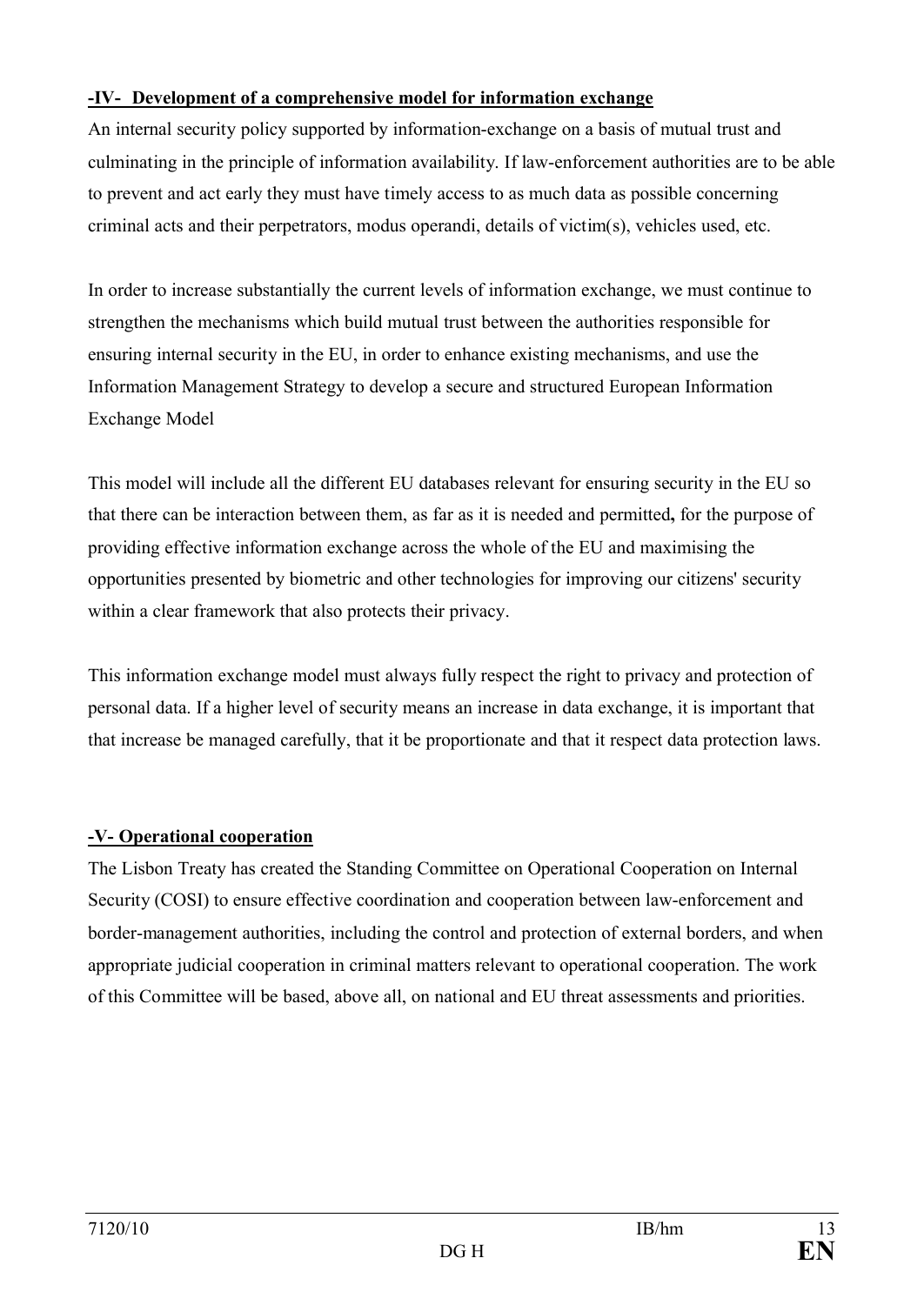Stringent cooperation between EU agencies and bodies involved in EU internal security (Europol, Frontex, Eurojust, Cepol and Sitcen) must be also ensured by COSI so as to encourage increasingly coordinated, integrated and effective operations. Such players must continue to improve the provision of effective support to specialist services in Member States. In particular, Europol's capacity to support Member States' operations should be improved.

Progress should be made on the development of a cooperation framework to improve security and safety at major and mass international events.

In the field of civil protection, the EU should promote an

*During theFootball World Cup in Germany '06, police officers from 13 European countries were on duty in Germany, wearing their regular uniforms and having been granted law-enforcement powers.*

integrated approach to cover the different phases of a crisis – prevention, response, and recovery – through the implementation of European mutual assistance and solidarity.

## **-VI- Judicial cooperation in criminal matters**

Closer cooperation between Member States' judicial authorities is essential, as is the need for EUROJUST to achieve its full potential within the framework of applicable law. At EU level, successful criminal operations and investigations must enable us to realise the potential synergies between law-enforcement and border agencies and judicial authorities in preventing cross-border crime.

# **-VII- Integrated border management**

As well as tackling illegal immigration, integrated border management plays an important role in maintaining security. The integrated border-management mechanism must be reinforced in order, *inter alia*, to spread best practice among border guards. The feasibility of the creation of a European system of border guards must be explored on the basis of a prior analysis. Special emphasis will have to be given to the continued development of the European Border Surveillance System (EUROSUR).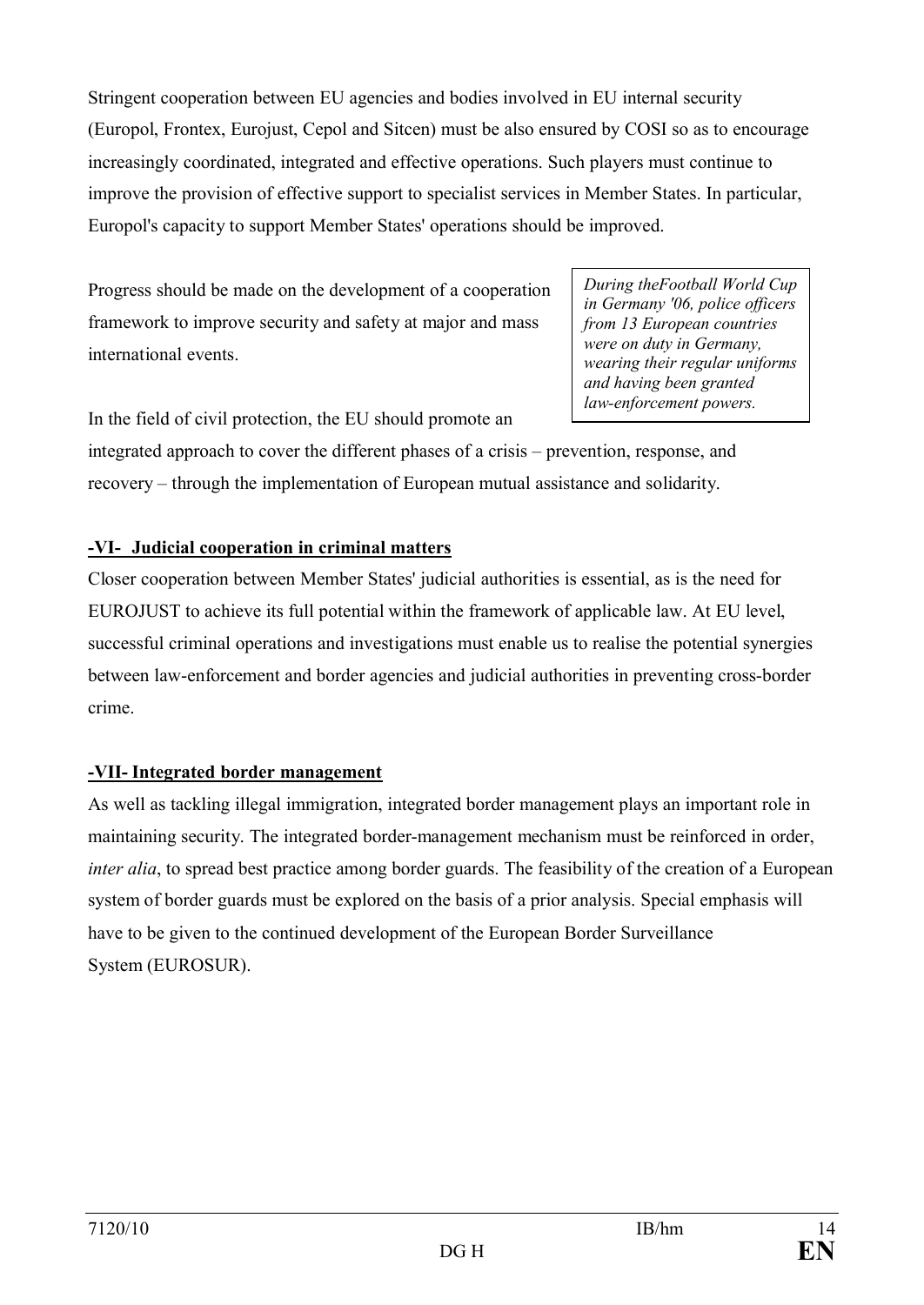The cooperation and coordination of Frontex with other EU agencies and Member States' law-enforcement agencies is a key issue for the success of this Agency.

New technologies play a key role in border management. They may make it easier for citizens to cross quickly at external-border posts through automated systems, advance registration, frequent-traveller schemes, etc. They improve security by allowing for the necessary controls to be put in place so that borders are not crossed by people or goods which pose a risk to the Union. In that context, close cooperation between law-enforcement and border-control authorities is essential. Likewise, the law-enforcement authorities should facilitate provision of the information necessary for the implementation of security measures at borders.

The entry into force of the Visa Code, further development of the Schengen Information System as well as electronic border-control systems, such as an exit-entry system, will contribute to intelligence-led integrated border management. Dialogue and cooperation with third countries of origin and transit are also essential, for example to build up border-control capacity.

### **-VIII- A commitment to innovation and training**

It is necessary to work together to promote and develop new technologies through a common approach as well as cutting costs and increasing efficiency. In the field of technology, it is also important for the public and private sectors to work together. Building upon the outcome of research and development projects conducted under the Joint Research and Development Programme, the EU should develop technological standards and platforms tailored to its security needs.

The interoperability of different technology systems used by any agency or service must be a strategic objective so that equipment does not pose a barrier to cooperation between Member States on the sharing of information or the carrying out of joint operations.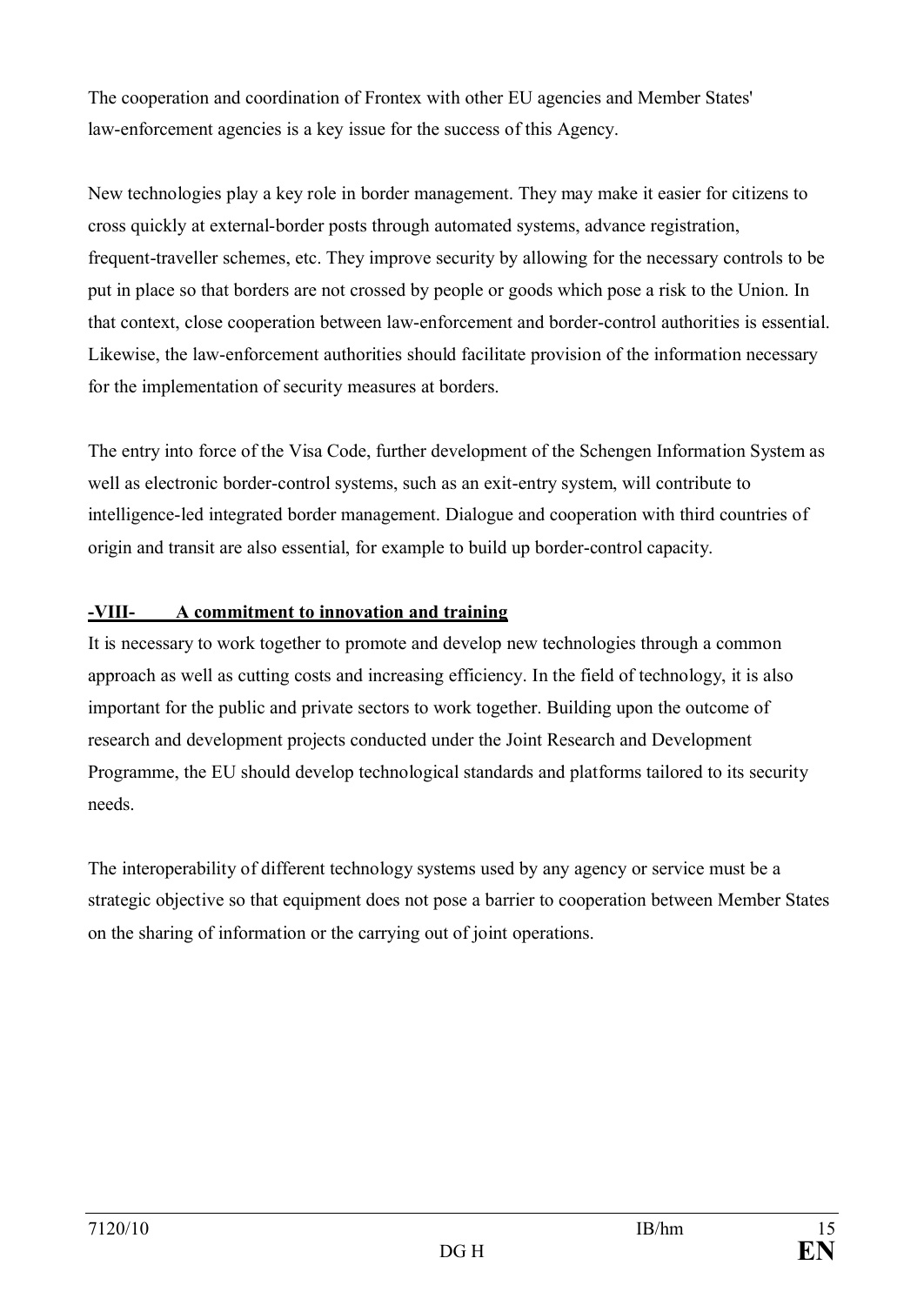A strategic approach to professional training in Europe: this objective is essential in establishing law-enforcement, judicial and border-management authorities that have advanced technology and are at the forefront of their specialisation, and in enabling European law-enforcement training to take a major step forward and become a powerful vehicle for promoting a shared culture amongst European law-enforcement bodies and facilitating transnational cooperation. For that to be achieved, European elements should be included in national training, and exchange programmes should be developed on the basis of the Erasmus model. To that end, highly trained European professionals sharing a similar culture will add value in the context of competition in a globalised society, as well as in the field of security. The European agencies and bodies, especially CEPOL, should play an important role.

### **-IX- External dimension of internal security/cooperation with third countries**

A concept of internal security cannot exist without an external dimension, since internal security increasingly depends to a large extent on external security. International cooperation by the EU and its Member States, both bilaterally and multilaterally, is essential in order to guarantee security and protect the rights of our citizens and to promote security and respect for rights abroad. The EU's policies with regard to third countries need to consider security as a key factor and develop mechanisms for coordination between security and other related policies, such as foreign policy, where security issues must increasingly be taken into account in an integrated and proactive approach.

In terms of external security, the EU must not restrict itself just to cooperation between the law-enforcement agencies of Member States and other countries, especially EU neighbours. It is

necessary to build relationships with other countries through a global approach to security, working closely with them and, when necessary, supporting their institutional, economic and social development. This system of working will mean establishing opportunities for dialogue through areas of mutual

*European countries have established successful platforms in the Caribbean, Lisbon, Toulon, Accra and Dakar in cooperation with third countries in the fight against drug trafficking.*

interest, concerns and the possibilities for cooperation that can be identified in each case. Cooperation and coordination with international organisations in the field of law enforcement, in particular with Interpol, should be enhanced. Bilateral, multilateral and regional approaches among Member States should be developed, where appropriate, to address specific threats.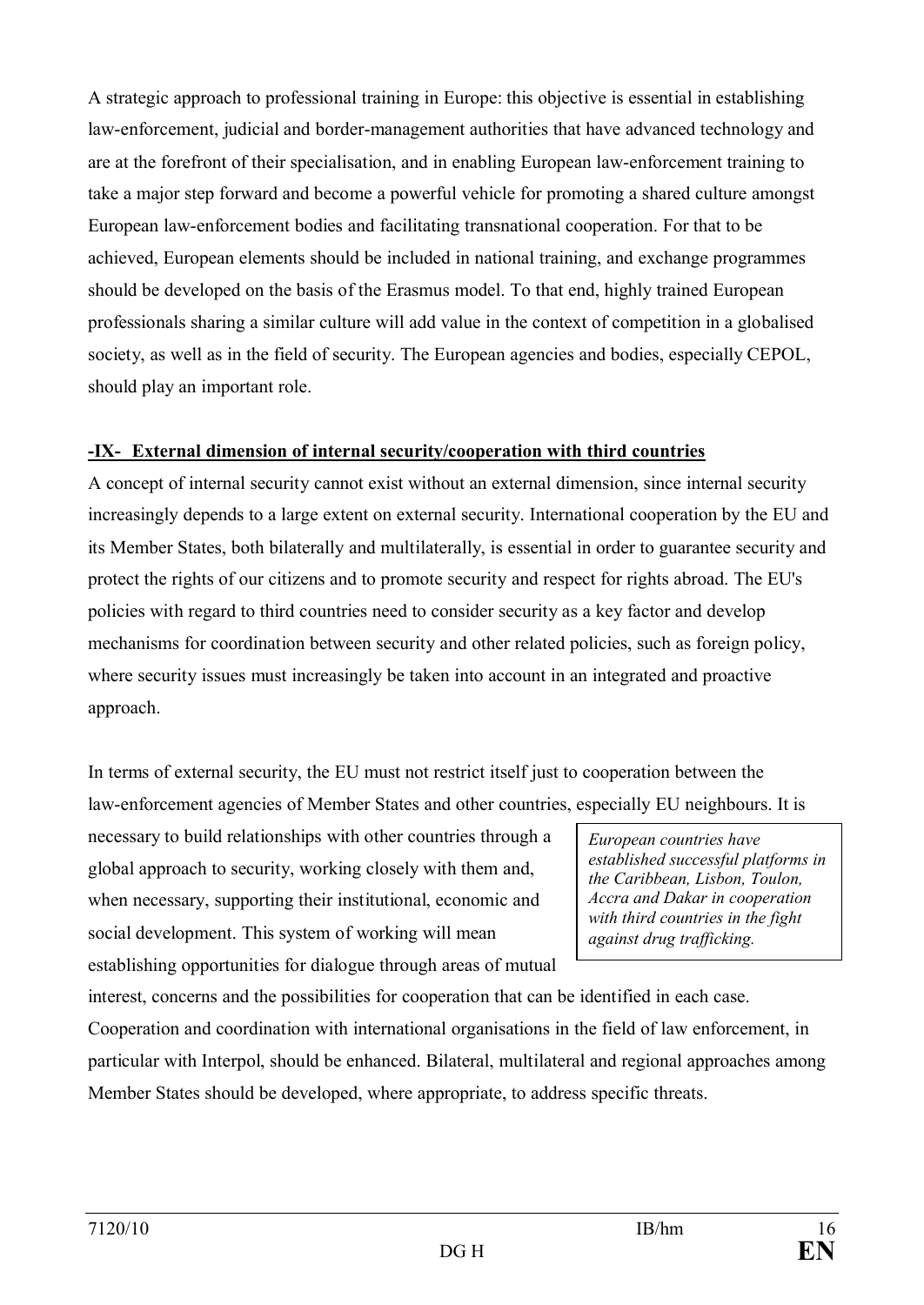The efforts to combat transnational crime outside the EU as well and to build up respect for the rule of law are of crucial importance. Cooperation with the Common European Security and Defence Policy, especially between the EU agencies and the respective missions, must therefore to be enhanced even further. It is also very important to strengthen the participation of law enforcement agencies and Justice Freedom and Security bodies at all stages of civilian crisis-management missions, so that they can play a part in resolving conflicts by working together with all other services involved on the ground (military, diplomatic, emergency services, etc.). Special attention will have to be paid to "weak and failed States" so that they do not become hubs of organised crime or terrorism.

In this context, the Internal Security Strategy serves as an indispensable complement to the EU Security Strategy, developed in 2003 under the EU's Security and Defence Policy to address global risks and threats and to make a commitment to the social, political and economic development of global society as the most effective way of achieving effective and long-lasting security.

### **-X- Flexibility to adapt to future challenges**

A broad, pragmatic, flexible and realistic approach, continually adapting to reality, taking into account risks and threats which could impact on citizens in a wider perspective, not focusing only on criminal aspects but taking into account risks of any kind which might create a security problem in the broader sense, as well as being attentive to the detection of any need to adapt to these changing circumstances and guaranteeing the highest levels of security for the people of Europe.